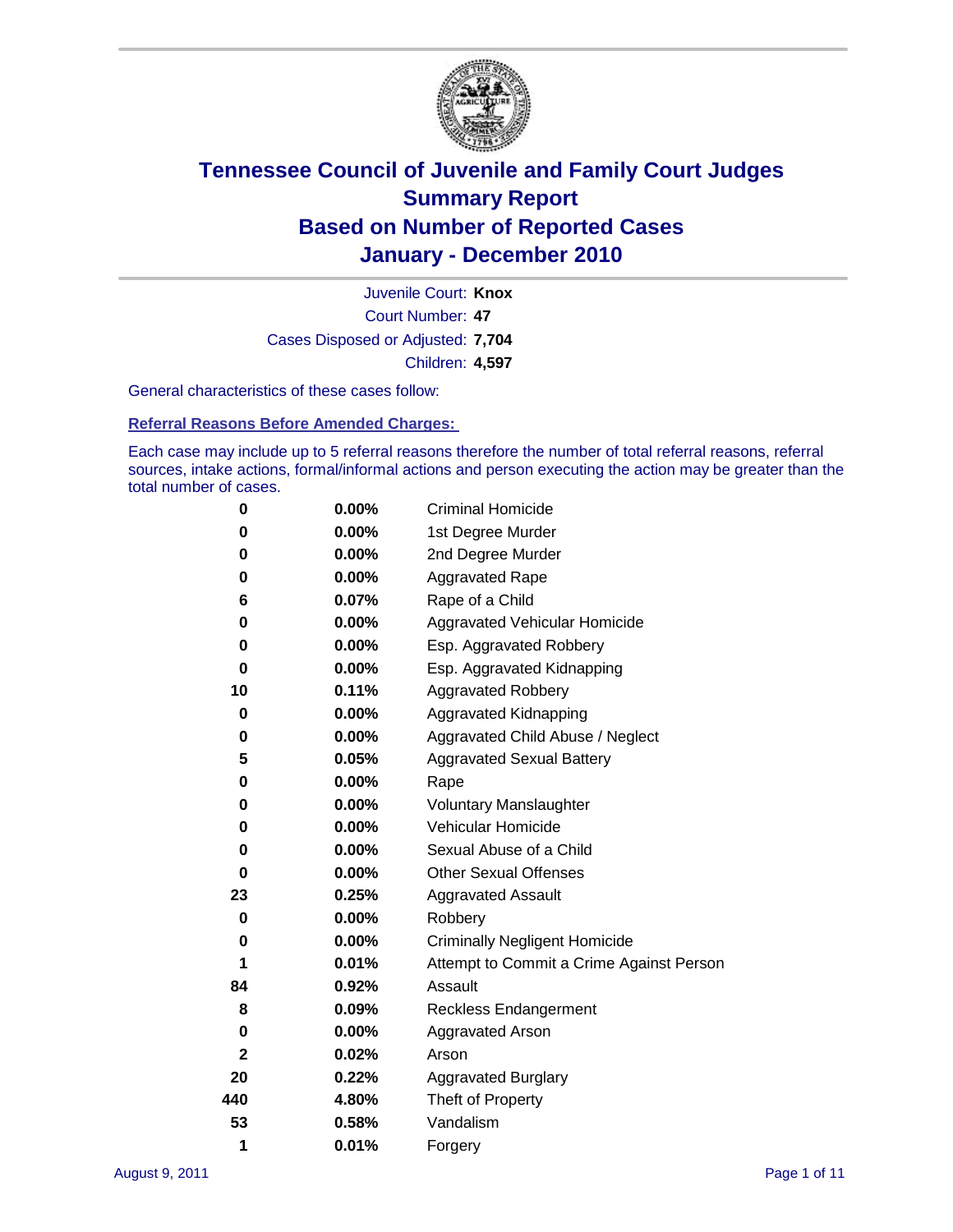

Court Number: **47** Juvenile Court: **Knox** Cases Disposed or Adjusted: **7,704** Children: **4,597**

#### **Referral Reasons Before Amended Charges:**

Each case may include up to 5 referral reasons therefore the number of total referral reasons, referral sources, intake actions, formal/informal actions and person executing the action may be greater than the total number of cases.

| 0        | 0.00%    | <b>Worthless Checks</b>                                     |
|----------|----------|-------------------------------------------------------------|
| 0        | 0.00%    | Illegal Possession / Fraudulent Use of Credit / Debit Cards |
| 24       | 0.26%    | <b>Burglary</b>                                             |
| 4        | 0.04%    | Unauthorized Use of a Vehicle                               |
| 0        | $0.00\%$ | <b>Cruelty to Animals</b>                                   |
| 15       | 0.16%    | Sale of Controlled Substances                               |
| 42       | 0.46%    | <b>Other Drug Offenses</b>                                  |
| 147      | 1.60%    | Possession of Controlled Substances                         |
| 1        | 0.01%    | <b>Criminal Attempt</b>                                     |
| 10       | 0.11%    | Carrying Weapons on School Property                         |
| 7        | 0.08%    | Unlawful Carrying / Possession of a Weapon                  |
| 11       | 0.12%    | <b>Evading Arrest</b>                                       |
| 4        | 0.04%    | Escape                                                      |
| 7        | 0.08%    | Driving Under Influence (DUI)                               |
| 91       | 0.99%    | Possession / Consumption of Alcohol                         |
| 24       | 0.26%    | Resisting Stop, Frisk, Halt, Arrest or Search               |
| 0        | $0.00\%$ | <b>Aggravated Criminal Trespass</b>                         |
| 1        | 0.01%    | Harassment                                                  |
| 0        | 0.00%    | Failure to Appear                                           |
| 7        | 0.08%    | Filing a False Police Report                                |
| 30       | 0.33%    | <b>Criminal Impersonation</b>                               |
| 72       | 0.79%    | <b>Disorderly Conduct</b>                                   |
| 32       | 0.35%    | <b>Criminal Trespass</b>                                    |
| 48       | 0.52%    | <b>Public Intoxication</b>                                  |
| 0        | 0.00%    | Gambling                                                    |
| 2,234    | 24.37%   | <b>Traffic</b>                                              |
| 36       | 0.39%    | Local Ordinances                                            |
| $\bf{0}$ | 0.00%    | Violation of Wildlife Regulations                           |
| 61       | 0.67%    | Contempt of Court                                           |
| 191      | 2.08%    | Violation of Probation                                      |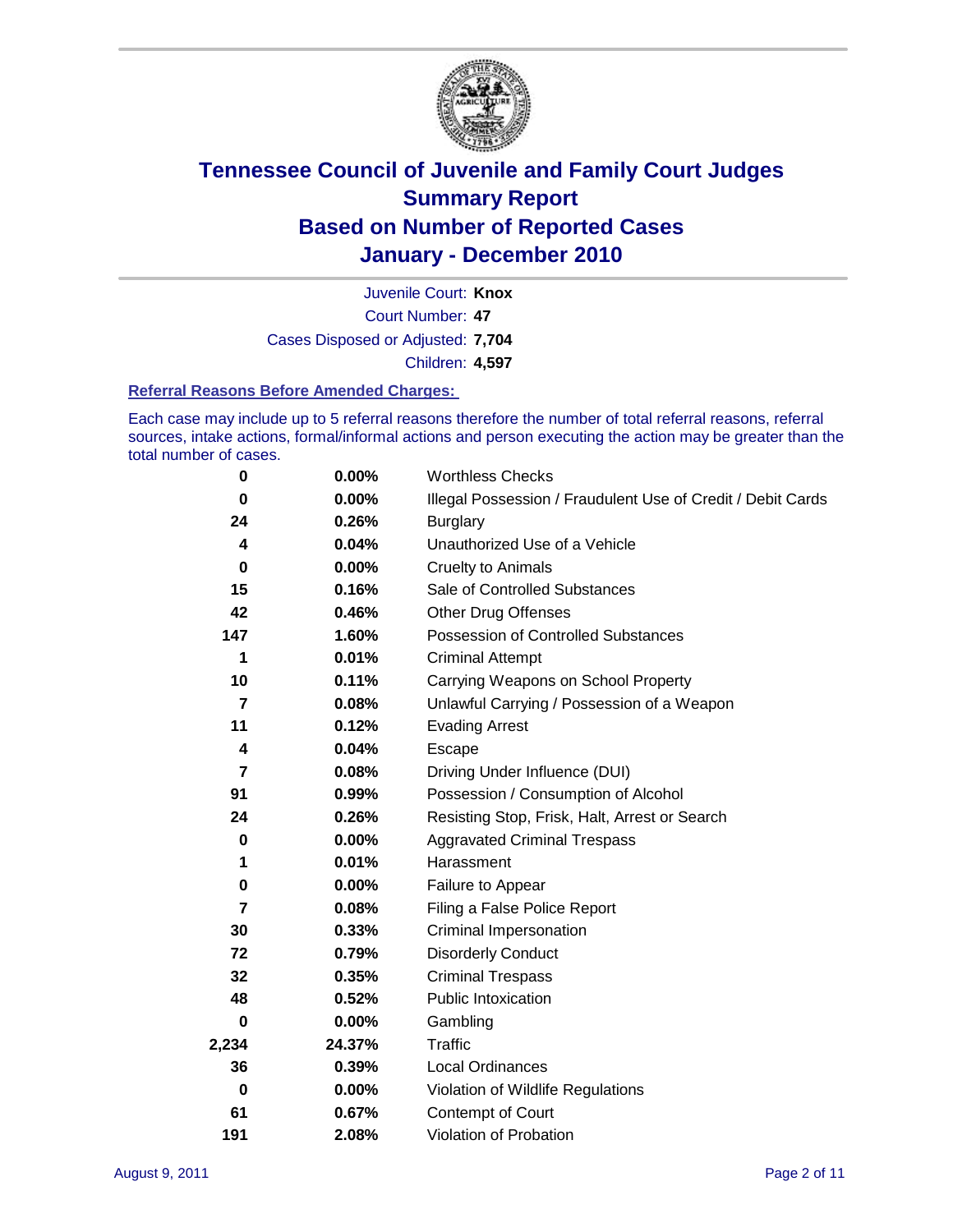

Court Number: **47** Juvenile Court: **Knox** Cases Disposed or Adjusted: **7,704** Children: **4,597**

#### **Referral Reasons Before Amended Charges:**

Each case may include up to 5 referral reasons therefore the number of total referral reasons, referral sources, intake actions, formal/informal actions and person executing the action may be greater than the total number of cases.

| 46          | 0.50%    | Violation of Aftercare                 |
|-------------|----------|----------------------------------------|
| 3           | 0.03%    | Unruly Behavior                        |
| 79          | 0.86%    | Truancy                                |
| 266         | 2.90%    | In-State Runaway                       |
| 1           | 0.01%    | Out-of-State Runaway                   |
| 134         | 1.46%    | Possession of Tobacco Products         |
| 61          | 0.67%    | Violation of a Valid Court Order       |
| 76          | 0.83%    | Violation of Curfew                    |
| $\mathbf 0$ | 0.00%    | Sexually Abused Child                  |
| $\bf{0}$    | 0.00%    | <b>Physically Abused Child</b>         |
| 262         | 2.86%    | Dependency / Neglect                   |
| 195         | 2.13%    | <b>Termination of Parental Rights</b>  |
| 1           | 0.01%    | <b>Violation of Pretrial Diversion</b> |
| 0           | $0.00\%$ | Violation of Informal Adjustment       |
| 233         | 2.54%    | <b>Judicial Review</b>                 |
| 444         | 4.84%    | <b>Administrative Review</b>           |
| 546         | 5.96%    | <b>Foster Care Review</b>              |
| 1,210       | 13.20%   | Custody                                |
| 174         | 1.90%    | Visitation                             |
| 0           | 0.00%    | Paternity / Legitimation               |
| 1           | 0.01%    | Child Support                          |
| 0           | 0.00%    | <b>Request for Medical Treatment</b>   |
| 0           | 0.00%    | <b>Consent to Marry</b>                |
| 1,684       | 18.37%   | Other                                  |
| 9,168       | 100.00%  | <b>Total Referrals</b>                 |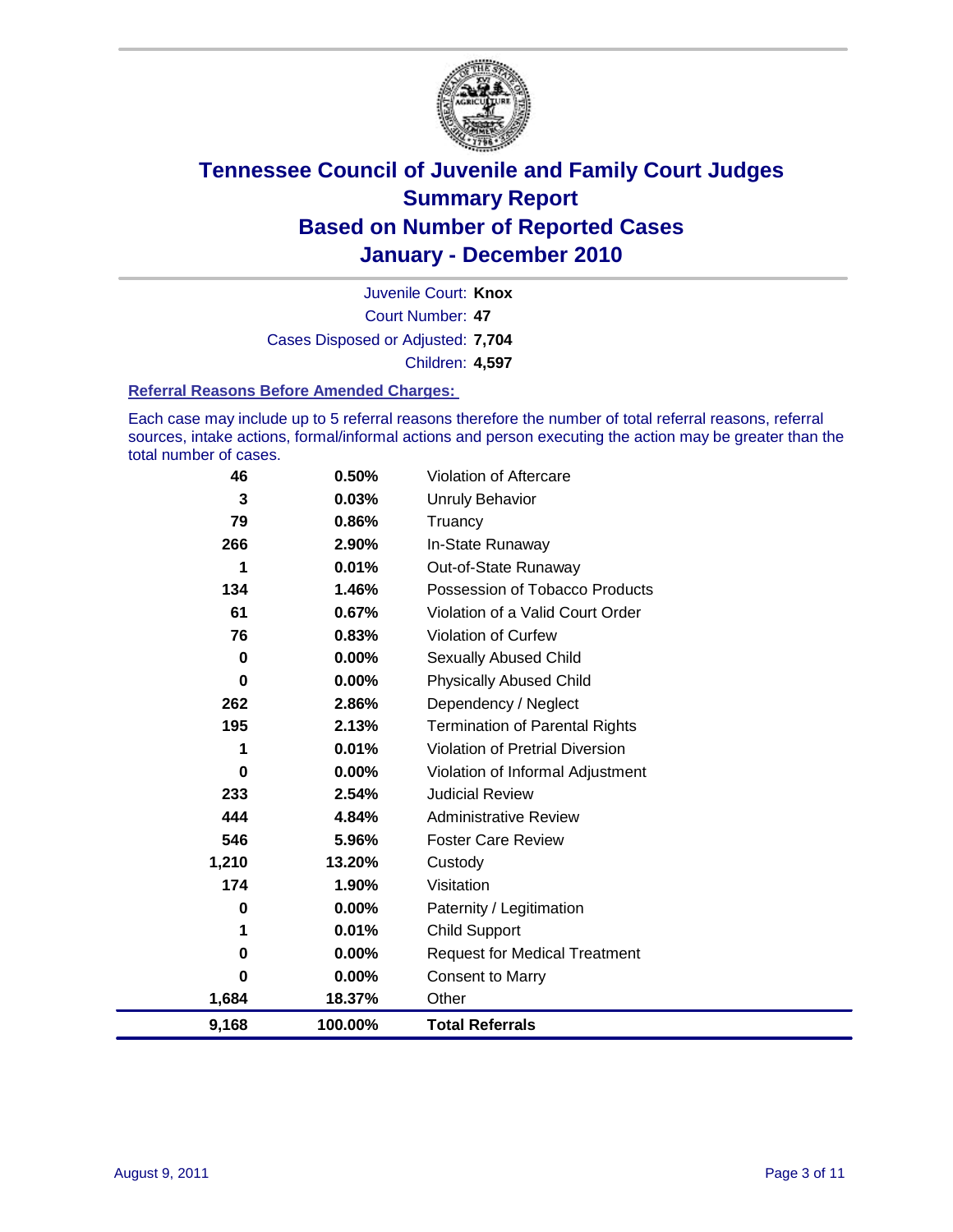

|                            | Juvenile Court: Knox              |                                   |  |
|----------------------------|-----------------------------------|-----------------------------------|--|
|                            |                                   | <b>Court Number: 47</b>           |  |
|                            | Cases Disposed or Adjusted: 7,704 |                                   |  |
|                            |                                   | Children: 4,597                   |  |
| <b>Referral Sources: 1</b> |                                   |                                   |  |
| 3,548                      | 38.70%                            | <b>Law Enforcement</b>            |  |
| 1,031                      | 11.25%                            | Parents                           |  |
| 639                        | 6.97%                             | <b>Relatives</b>                  |  |
| 6                          | 0.07%                             | Self                              |  |
| 89                         | 0.97%                             | School                            |  |
| 3                          | 0.03%                             | <b>CSA</b>                        |  |
| 2,321                      | 25.32%                            | <b>DCS</b>                        |  |
| 11                         | 0.12%                             | <b>Other State Department</b>     |  |
| 3                          | 0.03%                             | <b>District Attorney's Office</b> |  |
| 269                        | 2.93%                             | <b>Court Staff</b>                |  |
| 27                         | 0.29%                             | Social Agency                     |  |
| 47                         | 0.51%                             | <b>Other Court</b>                |  |
| 212                        | 2.31%                             | Victim                            |  |
| $\bf{0}$                   | $0.00\%$                          | Child & Parent                    |  |
| 0                          | $0.00\%$                          | Hospital                          |  |
| $\bf{0}$                   | $0.00\%$                          | Unknown                           |  |
| 962                        | 10.49%                            | Other                             |  |
| 9,168                      | 100.00%                           | <b>Total Referral Sources</b>     |  |
|                            |                                   |                                   |  |

### **Age of Child at Referral: 2**

| 4,597 | 100.00%  | <b>Total Child Count</b> |
|-------|----------|--------------------------|
| 0     | $0.00\%$ | <b>Unknown</b>           |
| 5     | 0.11%    | Ages 19 and Over         |
| 1,242 | 27.02%   | Ages 17 through 18       |
| 1,163 | 25.30%   | Ages 15 through 16       |
| 407   | 8.85%    | Ages 13 through 14       |
| 224   | 4.87%    | Ages 11 through 12       |
| 1,556 | 33.85%   | Ages 10 and Under        |
|       |          |                          |

<sup>1</sup> If different than number of Referral Reasons (9168), verify accuracy of your court's data.

<sup>2</sup> One child could be counted in multiple categories, verify accuracy of your court's data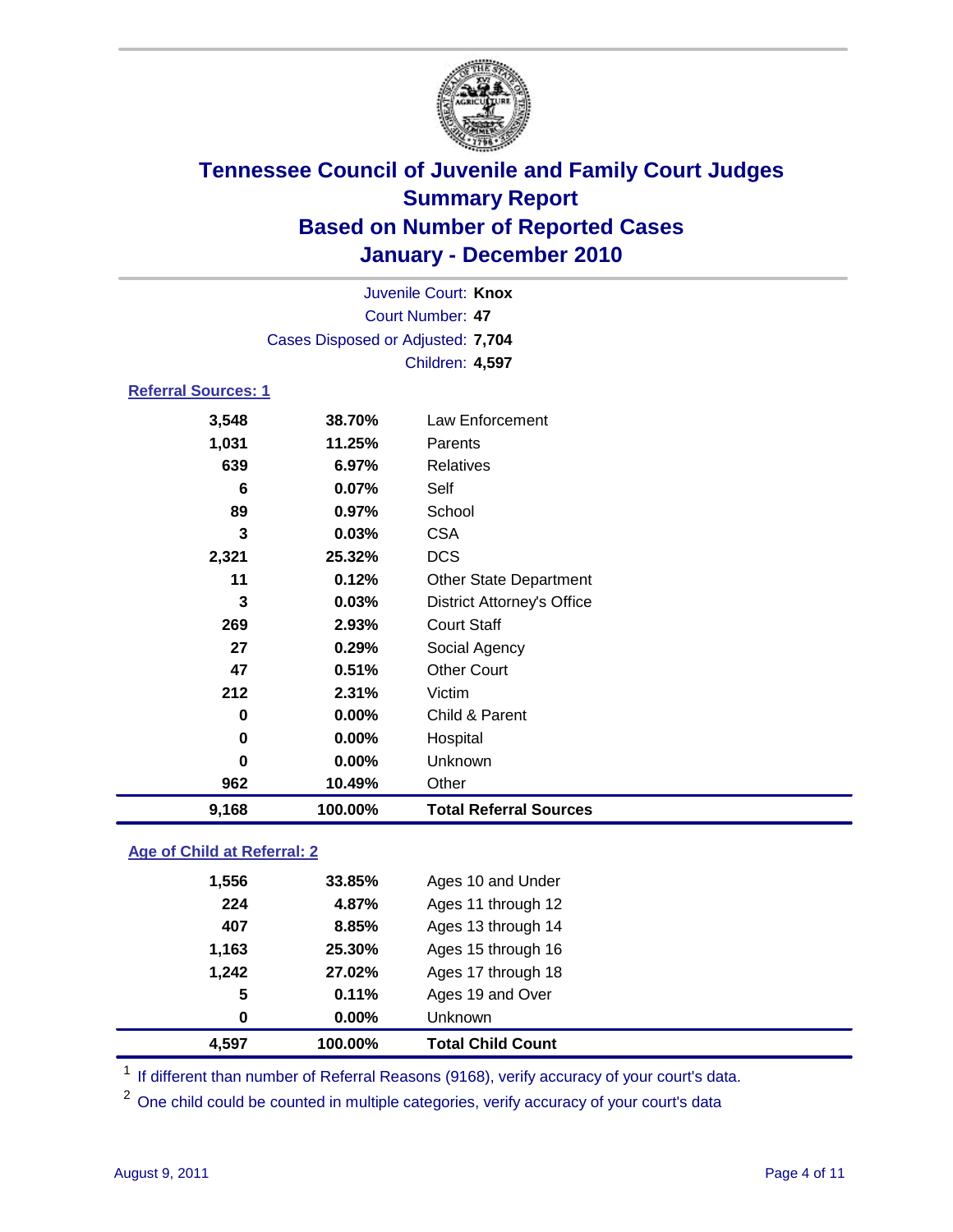

| Juvenile Court: Knox                    |                                   |                          |  |  |
|-----------------------------------------|-----------------------------------|--------------------------|--|--|
| Court Number: 47                        |                                   |                          |  |  |
|                                         | Cases Disposed or Adjusted: 7,704 |                          |  |  |
|                                         |                                   | Children: 4,597          |  |  |
| Sex of Child: 1                         |                                   |                          |  |  |
| 2,541                                   | 55.28%                            | Male                     |  |  |
| 1,989                                   | 43.27%                            | Female                   |  |  |
| 67                                      | 1.46%                             | Unknown                  |  |  |
| 4,597                                   | 100.00%                           | <b>Total Child Count</b> |  |  |
| Race of Child: 1                        |                                   |                          |  |  |
| 3,022                                   | 65.74%                            | White                    |  |  |
| 870                                     | 18.93%                            | African American         |  |  |
| 4                                       | 0.09%                             | Native American          |  |  |
| 15                                      | 0.33%                             | Asian                    |  |  |
| 141                                     | 3.07%                             | Mixed                    |  |  |
| 545                                     | 11.86%                            | Unknown                  |  |  |
| 4,597                                   | 100.00%                           | <b>Total Child Count</b> |  |  |
| <b>Hispanic Origin: 1</b>               |                                   |                          |  |  |
| 63                                      | 1.37%                             | Yes                      |  |  |
| 1,564                                   | 34.02%                            | <b>No</b>                |  |  |
| 2,970                                   | 64.61%                            | Unknown                  |  |  |
| 4,597                                   | 100.00%                           | <b>Total Child Count</b> |  |  |
| <b>School Enrollment of Children: 1</b> |                                   |                          |  |  |
| 1,019                                   | 22.17%                            | Yes                      |  |  |
| 75                                      | 1.63%                             | No                       |  |  |
| 3,503                                   | 76.20%                            | Unknown                  |  |  |
| 4,597                                   | 100.00%                           | <b>Total Child Count</b> |  |  |

<sup>1</sup> One child could be counted in multiple categories, verify accuracy of your court's data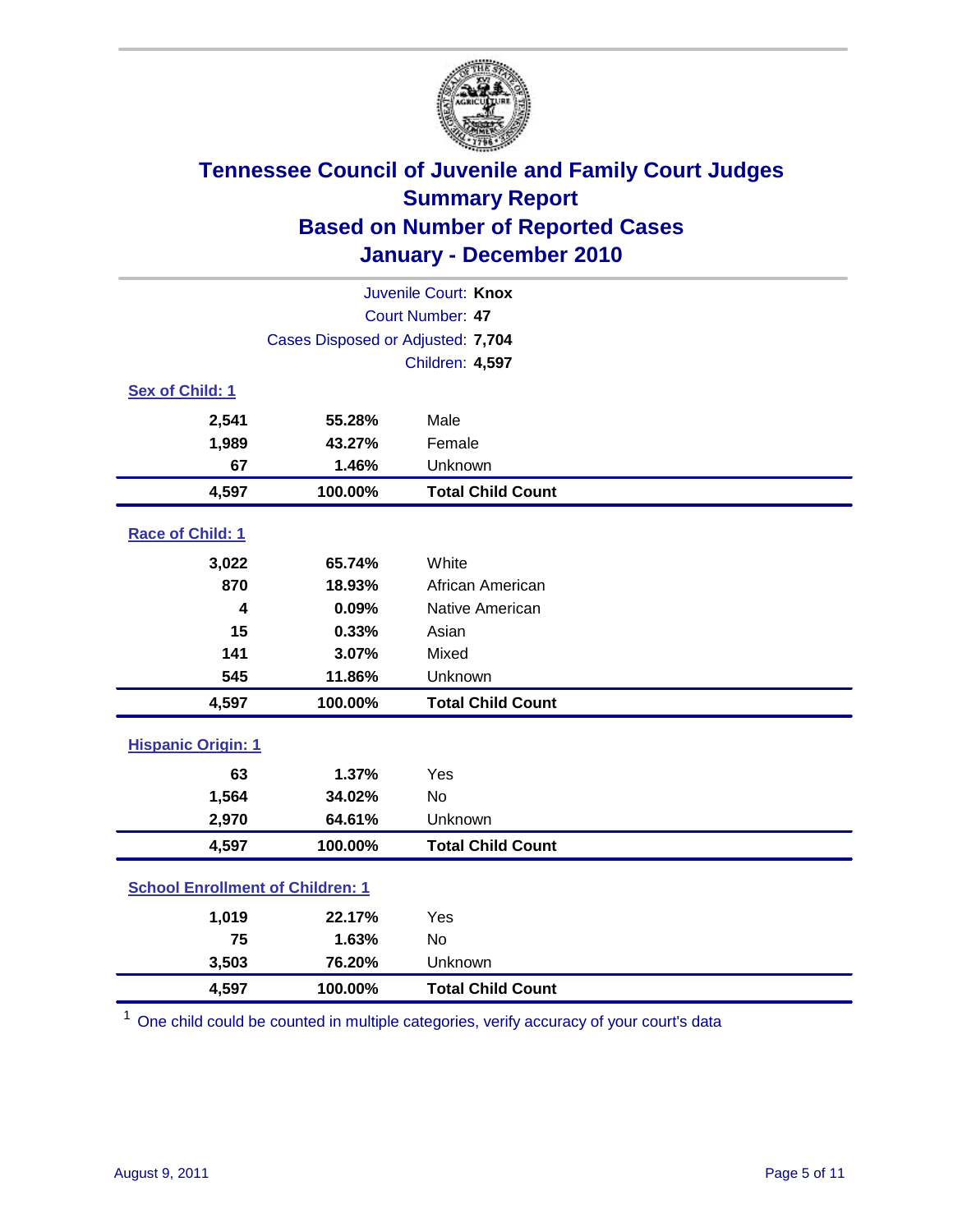

Court Number: **47** Juvenile Court: **Knox** Cases Disposed or Adjusted: **7,704** Children: **4,597**

### **Living Arrangement of Child at Time of Referral: 1**

| 4,597 | 100.00% | <b>Total Child Count</b>     |
|-------|---------|------------------------------|
| 19    | 0.41%   | Other                        |
| 3,395 | 73.85%  | Unknown                      |
| 1     | 0.02%   | Independent                  |
| 0     | 0.00%   | In an Institution            |
| 10    | 0.22%   | In a Residential Center      |
| 14    | 0.30%   | In a Group Home              |
| 61    | 1.33%   | With Foster Family           |
| 11    | 0.24%   | With Adoptive Parents        |
| 167   | 3.63%   | <b>With Relatives</b>        |
| 108   | 2.35%   | With Father                  |
| 531   | 11.55%  | With Mother                  |
| 68    | 1.48%   | With Mother and Stepfather   |
| 28    | 0.61%   | With Father and Stepmother   |
| 184   | 4.00%   | With Both Biological Parents |
|       |         |                              |

#### **Type of Detention: 2**

| 7,704 | 100.00%  | <b>Total Detention Count</b> |
|-------|----------|------------------------------|
| 0     | $0.00\%$ | Other                        |
| 6,593 | 85.58%   | Does Not Apply               |
| 0     | $0.00\%$ | Unknown                      |
| 0     | $0.00\%$ | <b>Psychiatric Hospital</b>  |
| 0     | 0.00%    | Jail - No Separation         |
| 0     | $0.00\%$ | Jail - Partial Separation    |
| 0     | 0.00%    | Jail - Complete Separation   |
| 1,111 | 14.42%   | Juvenile Detention Facility  |
| 0     | $0.00\%$ | Non-Secure Placement         |
|       |          |                              |

<sup>1</sup> One child could be counted in multiple categories, verify accuracy of your court's data

<sup>2</sup> If different than number of Cases (7704) verify accuracy of your court's data.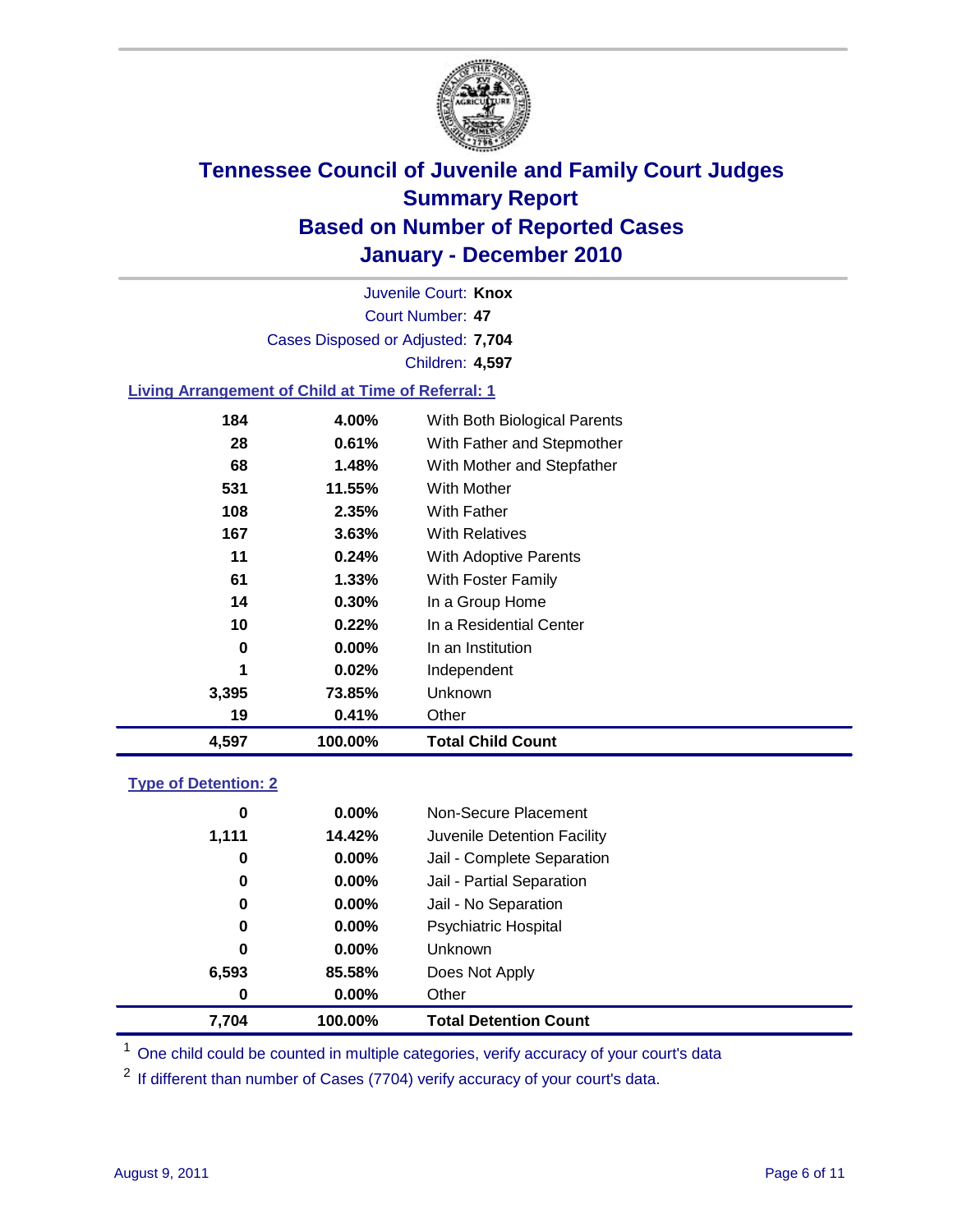

|                                                    | Juvenile Court: Knox              |                                      |  |  |  |
|----------------------------------------------------|-----------------------------------|--------------------------------------|--|--|--|
|                                                    | Court Number: 47                  |                                      |  |  |  |
|                                                    | Cases Disposed or Adjusted: 7,704 |                                      |  |  |  |
|                                                    |                                   | Children: 4,597                      |  |  |  |
| <b>Placement After Secure Detention Hearing: 1</b> |                                   |                                      |  |  |  |
| 901                                                | 11.70%                            | Returned to Prior Living Arrangement |  |  |  |
| 21                                                 | 0.27%                             | Juvenile Detention Facility          |  |  |  |
| 1                                                  | 0.01%                             | Jail                                 |  |  |  |
| 97                                                 | 1.26%                             | Shelter / Group Home                 |  |  |  |
| 1                                                  | 0.01%                             | <b>Foster Family Home</b>            |  |  |  |
| 3                                                  | 0.04%                             | <b>Psychiatric Hospital</b>          |  |  |  |
| 51                                                 | 0.66%                             | Unknown                              |  |  |  |
| 6,613                                              | 85.84%                            | Does Not Apply                       |  |  |  |
| 16                                                 | 0.21%                             | Other                                |  |  |  |
| 7,704                                              | 100.00%                           | <b>Total Placement Count</b>         |  |  |  |
| <b>Intake Actions: 2</b>                           |                                   |                                      |  |  |  |
|                                                    |                                   |                                      |  |  |  |
| 4,452                                              | 48.56%                            | <b>Petition Filed</b>                |  |  |  |
| 1,309                                              | 14.28%                            | <b>Motion Filed</b>                  |  |  |  |
| 2,184                                              | 23.82%                            | <b>Citation Processed</b>            |  |  |  |
| 0                                                  | 0.00%                             | Notification of Paternity Processed  |  |  |  |
| 233                                                | 2.54%                             | Scheduling of Judicial Review        |  |  |  |
| 444                                                | 4.84%                             | Scheduling of Administrative Review  |  |  |  |
| 546                                                | 5.96%                             | Scheduling of Foster Care Review     |  |  |  |
| 0                                                  | 0.00%                             | Unknown                              |  |  |  |
| 0                                                  | 0.00%                             | Does Not Apply                       |  |  |  |
| 0                                                  | 0.00%                             | Other                                |  |  |  |
| 9,168                                              | 100.00%                           | <b>Total Intake Count</b>            |  |  |  |

<sup>1</sup> If different than number of Cases (7704) verify accuracy of your court's data.

<sup>2</sup> If different than number of Referral Reasons (9168), verify accuracy of your court's data.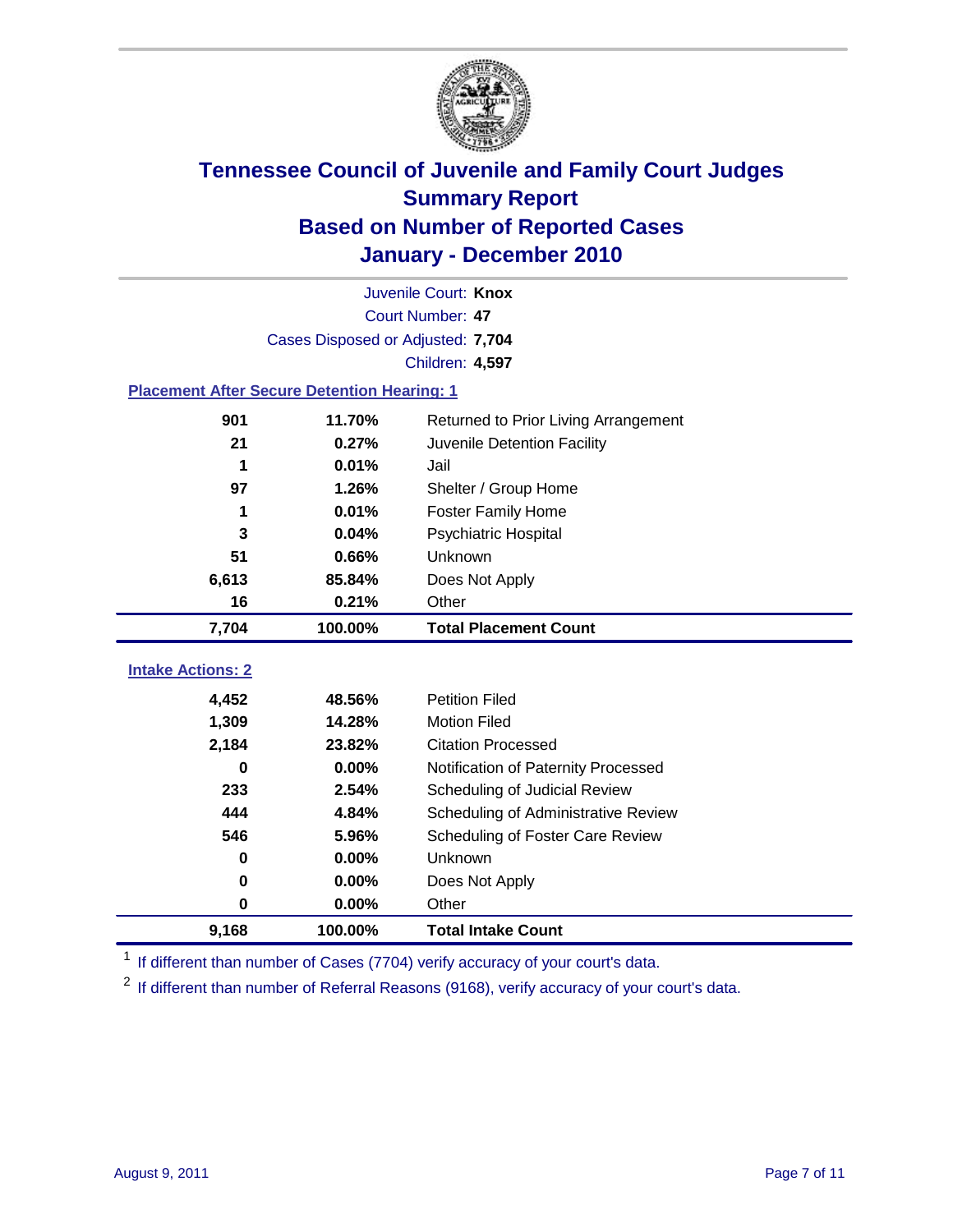

Court Number: **47** Juvenile Court: **Knox** Cases Disposed or Adjusted: **7,704** Children: **4,597**

### **Last Grade Completed by Child: 1**

| 35                                      | 0.76%    | Too Young for School         |
|-----------------------------------------|----------|------------------------------|
| 0                                       | 0.00%    | Preschool                    |
| 1                                       | 0.02%    | Kindergarten                 |
| 4                                       | 0.09%    | 1st Grade                    |
| 1                                       | 0.02%    | 2nd Grade                    |
| 5                                       | 0.11%    | 3rd Grade                    |
| 4                                       | 0.09%    | 4th Grade                    |
| 23                                      | 0.50%    | 5th Grade                    |
| 52                                      | 1.13%    | 6th Grade                    |
| 72                                      | 1.57%    | 7th Grade                    |
| 143                                     | 3.11%    | 8th Grade                    |
| 142                                     | 3.09%    | 9th Grade                    |
| 134                                     | 2.91%    | 10th Grade                   |
| 90                                      | 1.96%    | 11th Grade                   |
| 11                                      | 0.24%    | 12th Grade                   |
| $\bf{0}$                                | 0.00%    | Non-Graded Special Ed        |
| 2                                       | 0.04%    | <b>GED</b>                   |
| 6                                       | 0.13%    | Graduated                    |
| $\bf{0}$                                | 0.00%    | <b>Never Attended School</b> |
| 3,872                                   | 84.23%   | Unknown                      |
| $\bf{0}$                                | $0.00\%$ | Other                        |
| 4,597                                   | 100.00%  | <b>Total Child Count</b>     |
| <b>Enrolled in Special Education: 1</b> |          |                              |

| 3,768<br>4,597 | 81.97%<br>100.00% | Unknown<br><b>Total Child Count</b> |
|----------------|-------------------|-------------------------------------|
|                | 728<br>15.84%     | No                                  |
|                | 2.20%<br>101      | Yes                                 |
|                |                   |                                     |

One child could be counted in multiple categories, verify accuracy of your court's data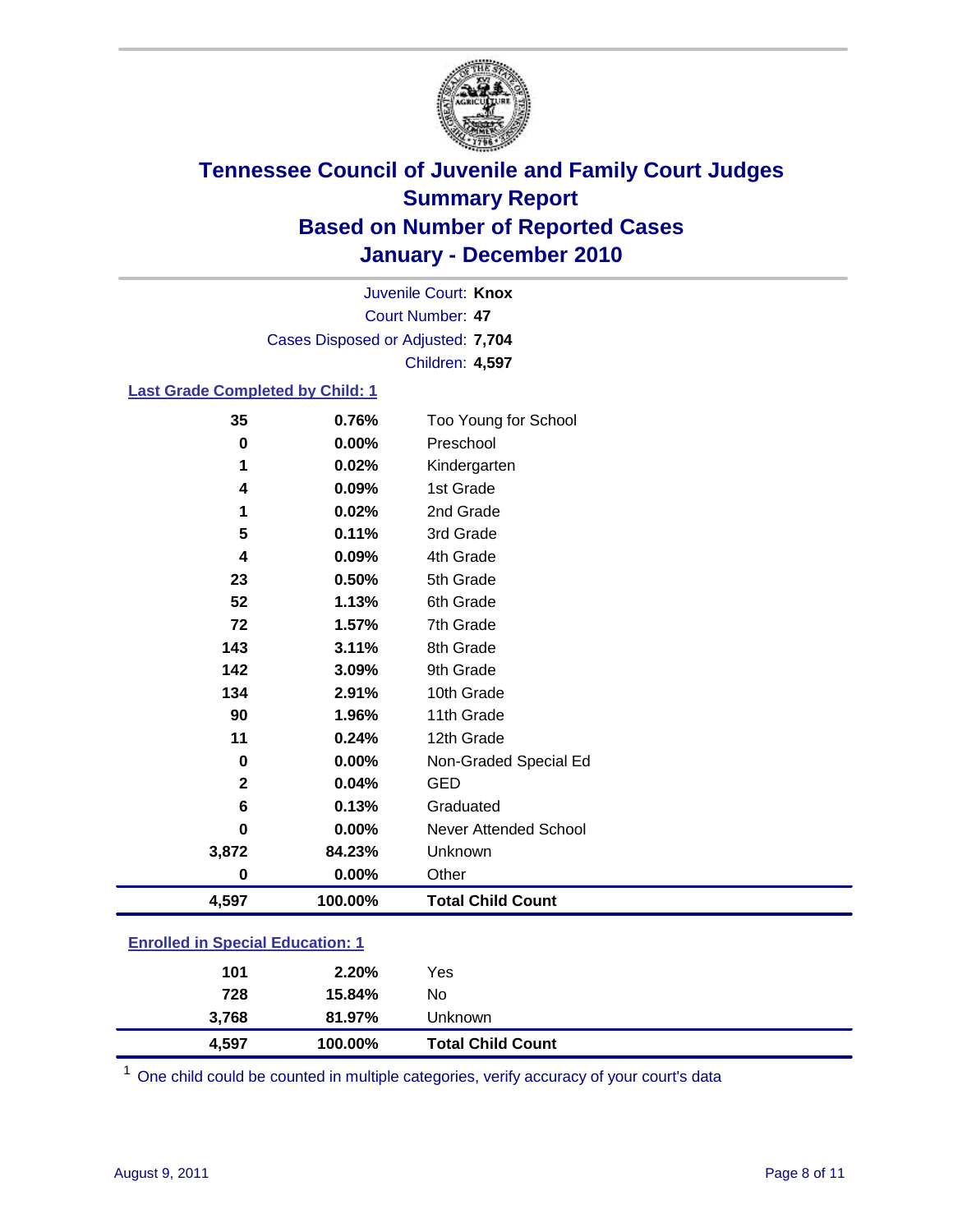

|                              | Juvenile Court: Knox              |                           |  |  |  |
|------------------------------|-----------------------------------|---------------------------|--|--|--|
|                              | Court Number: 47                  |                           |  |  |  |
|                              | Cases Disposed or Adjusted: 7,704 |                           |  |  |  |
|                              |                                   | Children: 4,597           |  |  |  |
| <b>Action Executed By: 1</b> |                                   |                           |  |  |  |
| 1,114                        | 12.15%                            | Judge                     |  |  |  |
| 4,756                        | 51.88%                            | Magistrate                |  |  |  |
| 1,488                        | 16.23%                            | <b>YSO</b>                |  |  |  |
| 1,810                        | 19.74%                            | Other                     |  |  |  |
| 0                            | $0.00\%$                          | Unknown                   |  |  |  |
| 9,168                        | 100.00%                           | <b>Total Action Count</b> |  |  |  |

### **Formal / Informal Actions: 1**

| 817          | 8.91%    | Dismissed                                        |
|--------------|----------|--------------------------------------------------|
| 80           | 0.87%    | Retired / Nolle Prosequi                         |
| 369          | 4.02%    | <b>Complaint Substantiated Delinquent</b>        |
| 0            | $0.00\%$ | <b>Complaint Substantiated Status Offender</b>   |
| 1,239        | 13.51%   | <b>Complaint Substantiated Dependent/Neglect</b> |
| 0            | $0.00\%$ | <b>Complaint Substantiated Abused</b>            |
| 0            | $0.00\%$ | <b>Complaint Substantiated Mentally III</b>      |
| 2,711        | 29.57%   | Informal Adjustment                              |
| 334          | 3.64%    | <b>Pretrial Diversion</b>                        |
| $\mathbf{2}$ | 0.02%    | <b>Transfer to Adult Court Hearing</b>           |
| 0            | $0.00\%$ | Charges Cleared by Transfer to Adult Court       |
| 2,772        | 30.24%   | Special Proceeding                               |
| 0            | $0.00\%$ | <b>Review Concluded</b>                          |
| 73           | 0.80%    | Case Held Open                                   |
| 771          | 8.41%    | Other                                            |
| 0            | $0.00\%$ | <b>Unknown</b>                                   |
| 9,168        | 100.00%  | <b>Total Action Count</b>                        |

<sup>1</sup> If different than number of Referral Reasons (9168), verify accuracy of your court's data.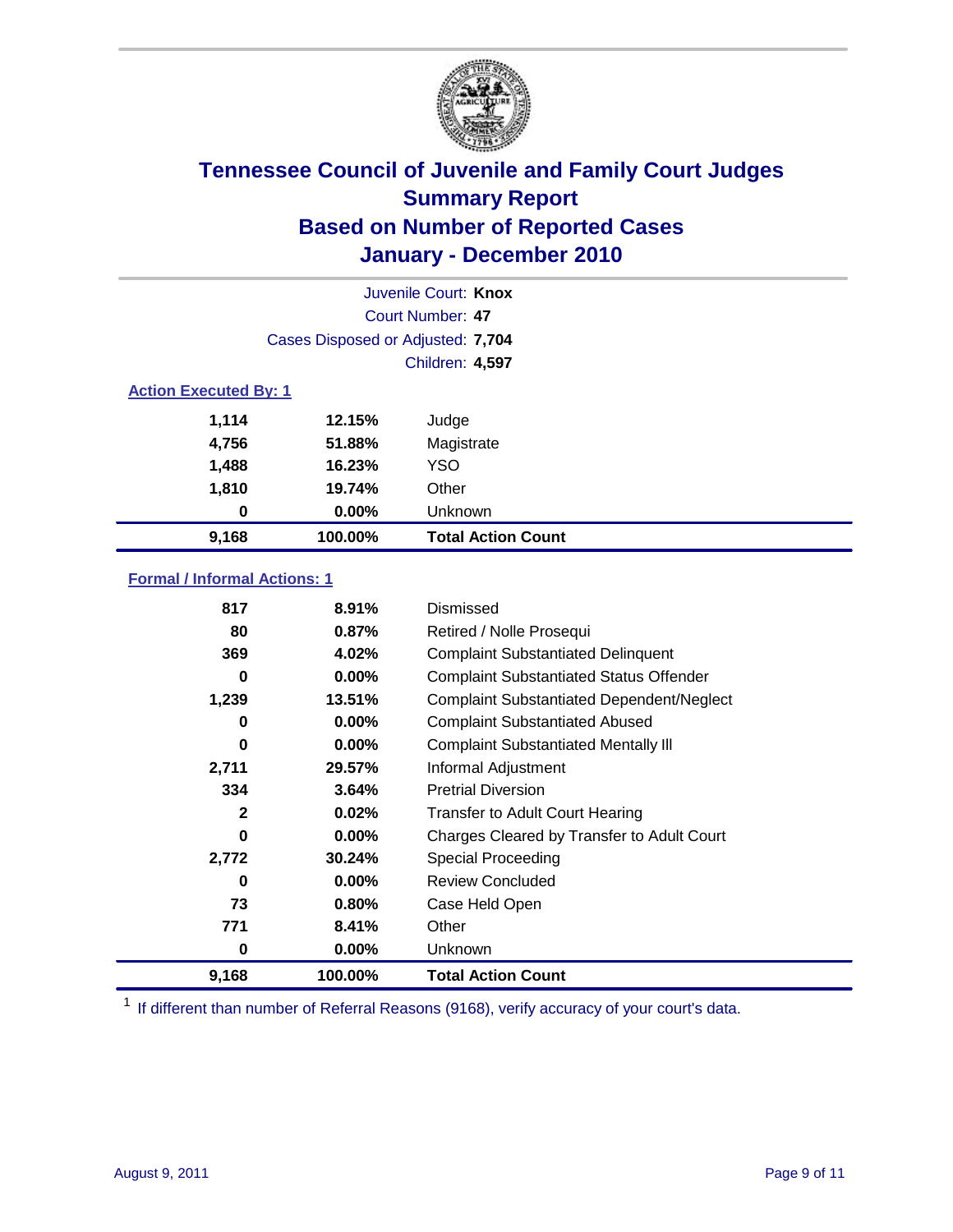

|                       |                                   | Juvenile Court: Knox                                  |
|-----------------------|-----------------------------------|-------------------------------------------------------|
|                       |                                   | <b>Court Number: 47</b>                               |
|                       | Cases Disposed or Adjusted: 7,704 |                                                       |
|                       |                                   | Children: 4,597                                       |
| <b>Case Outcomes:</b> |                                   | There can be multiple outcomes for one child or case. |
| 901                   | 6.08%                             | <b>Case Dismissed</b>                                 |
| 70                    | 0.47%                             | Case Retired or Nolle Prosequi                        |
| 293                   | 1.98%                             | Warned / Counseled                                    |
| 70                    | 0.47%                             | Held Open For Review                                  |
| 179                   | 1.21%                             | Supervision / Probation to Juvenile Court             |
| 0                     | 0.00%                             | <b>Probation to Parents</b>                           |
| 427                   | 2.88%                             | Referral to Another Entity for Supervision / Service  |
| 81                    | 0.55%                             | Referred for Mental Health Counseling                 |
| 151                   | 1.02%                             | Referred for Alcohol and Drug Counseling              |
| 0                     | 0.00%                             | <b>Referred to Alternative School</b>                 |
| 1                     | 0.01%                             | Referred to Private Child Agency                      |
| 537                   | 3.63%                             | Referred to Defensive Driving School                  |
| 97                    | 0.65%                             | Referred to Alcohol Safety School                     |
| 181                   | 1.22%                             | Referred to Juvenile Court Education-Based Program    |
| 18                    | 0.12%                             | Driver's License Held Informally                      |
| 0                     | 0.00%                             | <b>Voluntary Placement with DMHMR</b>                 |
| 2                     | 0.01%                             | <b>Private Mental Health Placement</b>                |
| 0                     | 0.00%                             | <b>Private MR Placement</b>                           |
| 54                    | 0.36%                             | Placement with City/County Agency/Facility            |
| 2                     | 0.01%                             | Placement with Relative / Other Individual            |
| 473                   | 3.19%                             | Fine                                                  |
| 472                   | 3.19%                             | <b>Public Service</b>                                 |
| 62                    | 0.42%                             | Restitution                                           |
| 155                   | 1.05%                             | <b>Runaway Returned</b>                               |
| 333                   | 2.25%                             | No Contact Order                                      |
| 266                   | 1.80%                             | Injunction Other than No Contact Order                |
| 74                    | 0.50%                             | <b>House Arrest</b>                                   |
| 79                    | 0.53%                             | <b>Court Defined Curfew</b>                           |
| 1,500                 | 10.13%                            | Dismissed from Informal Adjustment                    |
| 246                   | 1.66%                             | <b>Dismissed from Pretrial Diversion</b>              |
| 0                     | 0.00%                             | Released from Probation                               |
| 2                     | 0.01%                             | <b>Transferred to Adult Court</b>                     |
| 0                     | $0.00\%$                          | <b>DMHMR Involuntary Commitment</b>                   |